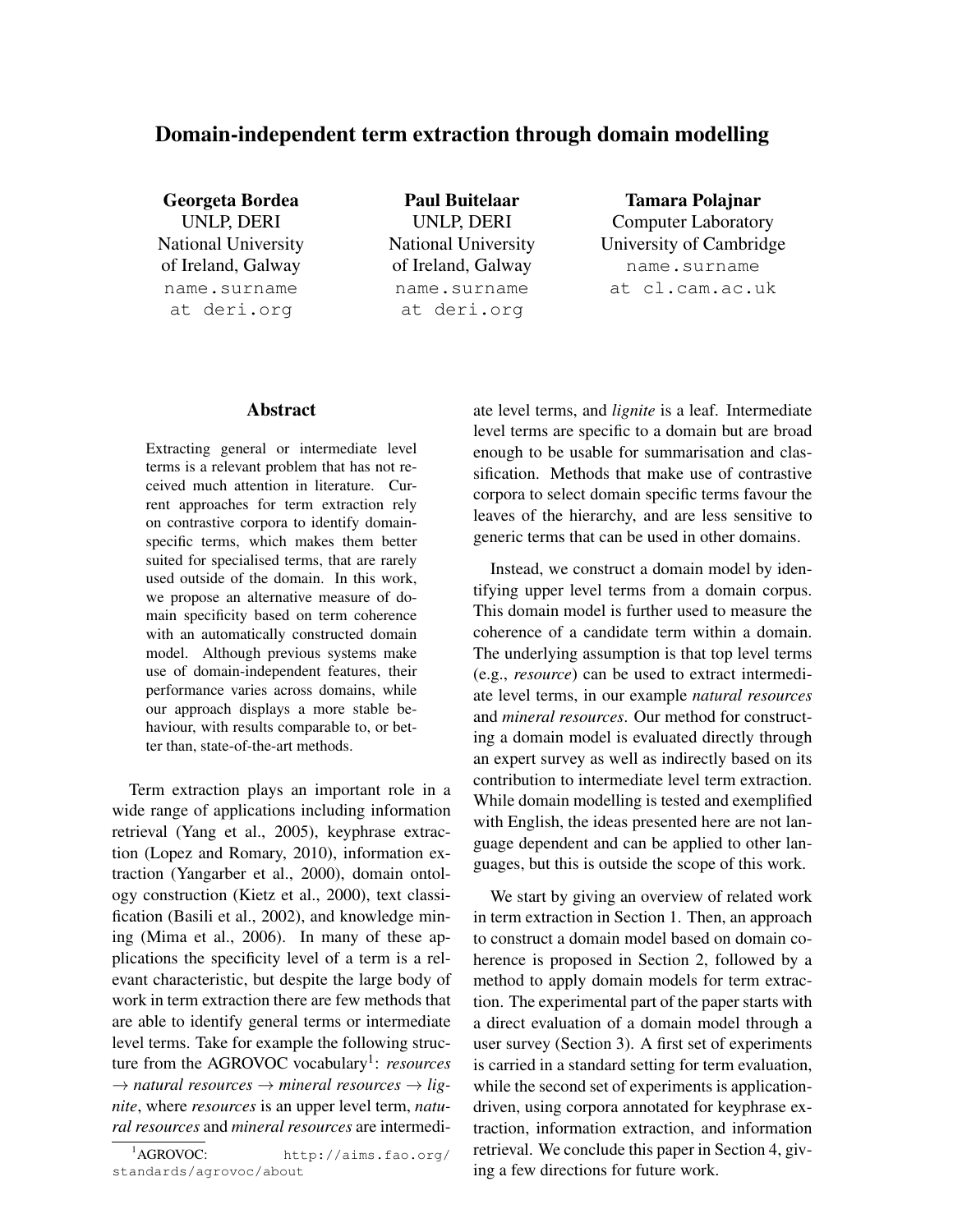# 1 Related work

Methods for term extraction that use corpus statistics alone are faced with the challenge of distinguishing general language expressions (e.g., *last week*) from terminological expressions. A solution to this problem is to use contrastive corpora (Huizhong, 1986). Several contrastive measures are proposed including domain relevance (Park et al., 2002), domain consensus (Velardi et al., 2001), and word impurity (Liu et al., 2005). In this work we propose an approach to compute domain specificity based on a domain model, that is less sensitive to leaf terms and is better suited for intermediate level terms.

The domain model proposed in this work is derived from the corpus itself, without the need for external corpora. An automatic method for identifying the upper level terms of a domain has applications beyond the task of term extraction. Although not named as such, upper level terms were previously used for text summarisation (Teufel and Moens, 2002). The authors manually identified a set of 37 nouns including *theory*, *method*, *prototype* and *algorithm*, without considering a principled approach to extract them. The work presented here is similar to (Barrière, 2007), but instead of re-ranking terms based on their similarity to each other we make use of domain model terms, reducing data sparsity issues.

In our experiments we employ two state of the art methods for term extraction, the NC-value approach (Frantzi et al., 2000) and TermExtractor<sup>2</sup> (Velardi et al., 2001). The former is a hybrid method that ranks terms using only corpus statistics, while the latter exploits contrastive corpora. NC-value is based on raw frequency counts and considers nested multi-word terms by penalising frequency counts of shorter embedded terms. Additionally, it incorporates context information in a re-ranking step using top ranked terms. Context words (nouns, verbs and adjectives) are identified based on their occurrence with top candidates. Our method is an extension of this approach that uses domain models instead of selecting context words based on frequency alone.

TermExtractor is a popular approach that combines different term extraction techniques including domain relevance, domain consensus and lexical cohesion. Domain Relevance  $(DR)$  compares the probability of a term t in a given domain  $D_i$ with the maximum probability of the term in other domains used for contrast  $D_i$  and is measured as:

$$
DR_{D_i}(t) = \frac{P(t/D_i)}{max_j (P(t/D_j))}, j \neq i \quad (1)
$$

Domain Consensus (DC) identifies terms that have an even probability distribution across the corpus that represents a domain of interest, and is estimated through entropy as follows:

$$
DC_{D_i}(t) = -\sum_{d \in D_i} P(t/d) \cdot \log \left( P(t/d) \right) \tag{2}
$$

where  $d$  is a document in the domain  $D_i$ . Finally, the degree of cohesion among the words  $w_i$ that compose the term  $t$  is computed through a measure called Lexical Cohesion  $(LC)$ . Let |t| be the length of t in number of words, and  $f(t, D<sub>i</sub>)$ the frequency of  $t$  in the domain  $D_i$ , then Lexical Cohesion is defined as:

$$
LC_{D_i}(t) = \frac{|t| \cdot f(t, D_i) \cdot \log\left(f(t, D_i)\right)}{\sum_{w_j} f(w_j, D_i)} \tag{3}
$$

The weight  $TE$  used for ranking terms by TermExtractor is a linear combination of the three methods described above:

$$
TE(t, D_i) = \alpha \cdot DR + \beta \cdot DC + \gamma \cdot LC \quad (4)
$$

While general terms typically have a high domain consensus, the domain relevance measure boosts narrow terms that have limited usage outside of the domain. For example the term *system* is not identified as relevant for Computer Science because it is frequently used in general language and in other specific domains as biology. In this work we take a different approach to compute domain specificity that can be applied for general terms by using a domain coherence measure that does not use external corpora. Two general purpose corpora, the Open American National Corpus<sup>3</sup> and a corpus of books from Project Gutenberg<sup>4</sup>, are used as contrastive corpora for our implementation of TermExtractor. The books selected from

<sup>&</sup>lt;sup>2</sup>TermExtractor demo: http://lcl. uniroma1.it/sso/index.jsp?returnURL= \%2Ftermextractor\%2F

<sup>3</sup>Open American National Corpus: http://www. americannationalcorpus.org/OANC/

<sup>4</sup> Project Gutenberg: http://www.gutenberg. org/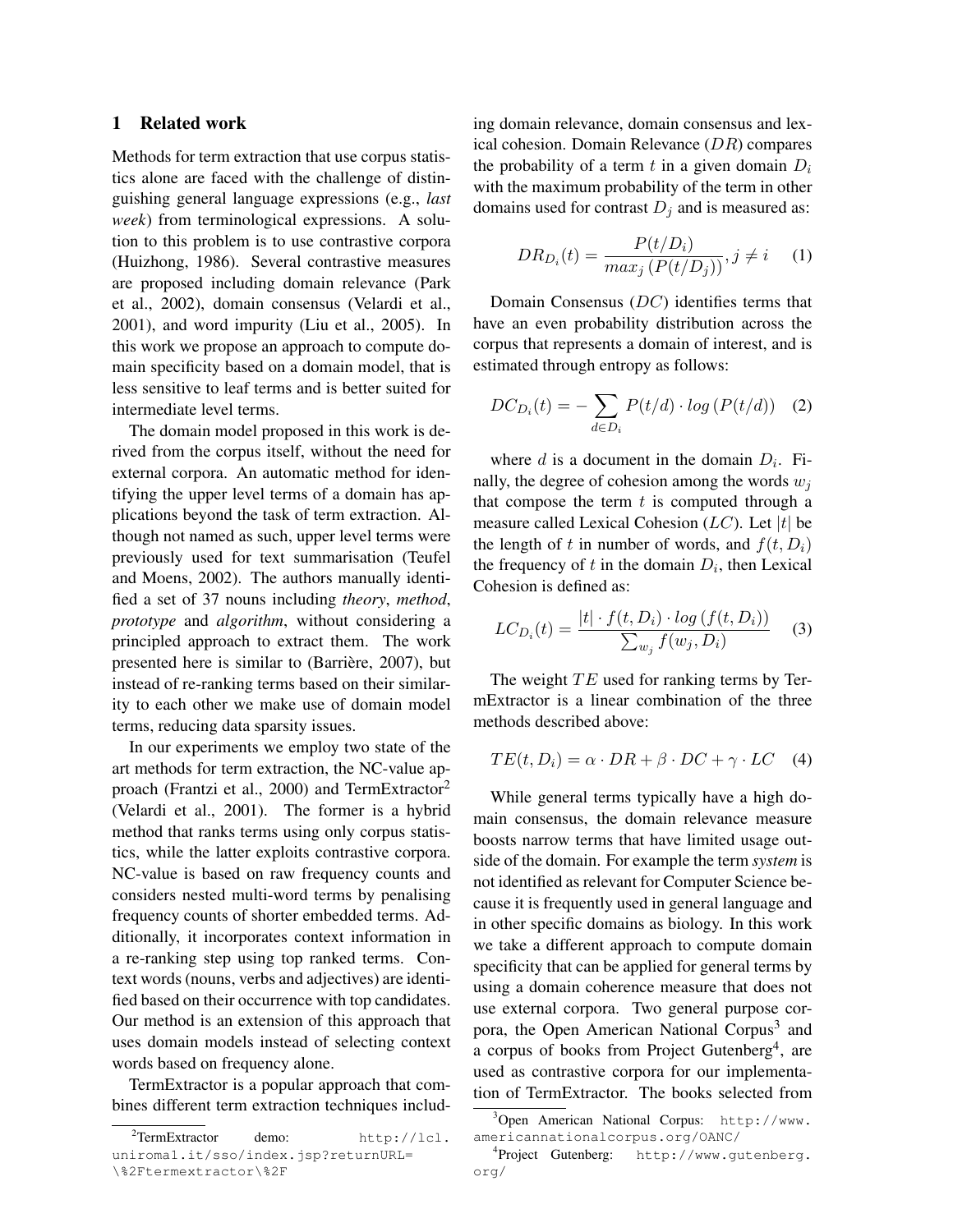Project Gutenberg include the bible, the complete works of William Shakespeare, James Joyce's *Ulysses* and Tolstoy's *War and Peace*. We consider only the default setting of TermExtractor assigning equal weights to each measure in Equation 4.

# 2 Constructing a domain model based on domain coherence

We begin this section by describing an approach for domain modelling based on domain coherence in Section 2.1. Then, we discuss a modification of the NC-value approach which makes it better suited for intermediate level terms (Section 2.2). We conclude this section by describing a novel method for term extraction using a domain model in Section 2.3.

## 2.1 Domain modelling

A domain model is represented as a vector of words which contribute to determine the domain of the whole corpus. Let  $\Delta$  be the domain model, and  $w_1$  to  $w_n$  a set of generic words, specific to the domain, then:

$$
\Delta = \{w_1, \ldots, w_n\} \tag{5}
$$

The number of words  $n$  can be empirically set according to a cutoff associated weight. Previous work on using domain information for word sense disambiguation (Magnini et al., 2002) has shown that only about 21% of the words in a text actually carry information about the prevalent domain of the whole text, and that nouns have the most significant contribution (79.4%). Several assumptions are made to identify words that are used to construct a domain model from a domain corpus:

- 1. Distribution: Generic words should appear in at least one quarter of the documents in the corpus;
- 2. Length: Only single-word candidates are considered, as longer terms are more specific;
- 3. Content: Only content-bearing words are of interest (i.e., nouns, verbs, adjectives);
- 4. Semantic Relatedness: A term is more general if it is semantically related to many specific terms.

The distribution assumption implies that rare terms are more specific, similar with the frequency-based measure previously used for

measuring tag generality (Benz et al., 2011). This might not always be the case, for example a simple search with a search engine shows that *artefact* or *silverware* are more rarely used than the term *spoon*, although the first two concepts are more generic. However, in this work we are interested in extracting basic-level categories as theorised in psychology (Hajibayova, 2013). A basiclevel category is the preferred level of naming, that is the taxonomical level at which categories are most cognitively efficient. A counter example can be found for the length assumption as well, as the longer term *inorganic matter* is more general than the single word *knife*, but in this case we would simply consider as a candidate the single word *matter* which is more generic than the compound term. Both length and frequency of occurrence are proposed as general criteria for identifying basiclevel categories (Green, 2005).

The first three assumptions are used for candidate selection, while the fourth assumption is used to filter the candidates. A possible solution for building a domain model is to use a standard termhood measure for single-word terms. Most approaches for extracting single-word terms make use of contrastive corpora, ranking higher specific words that are rarely used outside of the domain. But our domain model is further used for term extraction, therefore it is important that we use generic words to insure a high recall.

We interpret coherence as semantic relatedness to quantify the coherence of a term in a domain. The measure used for semantic relatedness is Pointwise Mutual Information (PMI). First, we extract multi-word terms using a standard term extraction technique, then we use the top ranked terms to filter candidate words using the following scoring function for domain coherence:

$$
s(\theta) = \sum_{\sigma \in \Omega} PMI(\theta, \sigma) = \sum_{\sigma \in \Omega} \log \left( \frac{P(\theta, \sigma)}{P(\theta) \cdot P(\sigma)} \right) \tag{6}
$$

where  $\theta$  is the domain model candidate,  $\sigma$  is top ranked multi-word term,  $\Omega$  is the set of top ranked multi-word terms and  $P(\theta, \sigma)$  is the probability that the word  $\theta$  appears in the context of the term σ. In our implementation, the set Ω contains the best terms extracted by our baseline term extraction method described in Section 2.2, but any other term extraction method can be applied in this step. A small sample from domain models extracted us-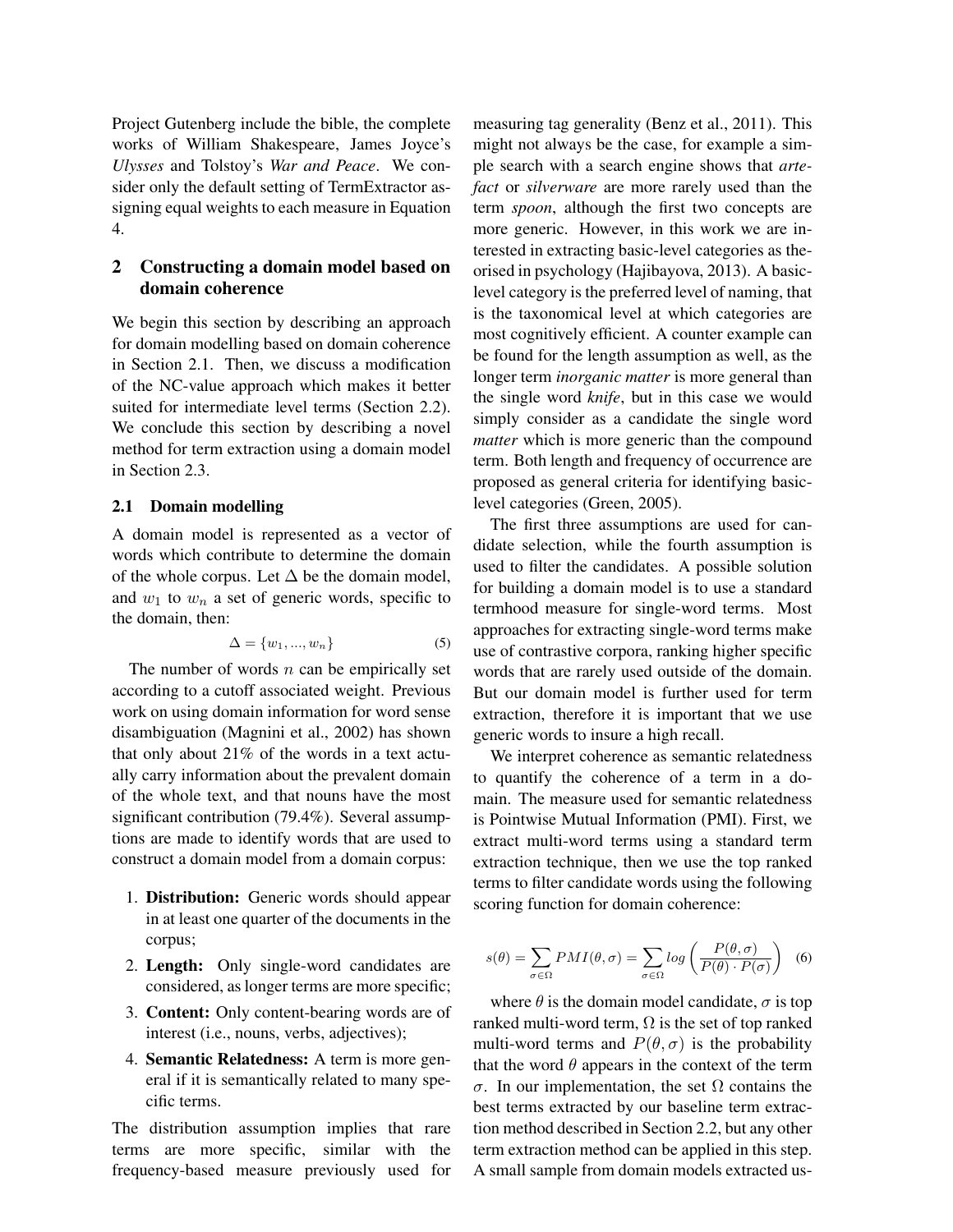| <b>Computer Science</b> | <b>Biomed</b> | <b>Food and Agriculture</b> |
|-------------------------|---------------|-----------------------------|
| development             | mechanism     | control                     |
| software                | evidence      | farm                        |
| framework               | antibody      | supply                      |
| information             | molecule      | food                        |
| system                  | system        | forest                      |

Table 1: Example words from domain models extracted for different domains

ing our domain coherence method for Computer Science, Food and Agriculture, and the Biomedical Domain, is shown in Table 1.

#### 2.2 Baseline term extraction method

Our baseline approach for intermediate level term extraction is frequency-based, similar to the Cvalue method (Ananiadou, 1994), but we modify its ranking function. The main difference is the way we take into consideration embedded terms. In previous work, this information is used to decrease frequency counts, as shorter terms are counted both when they appear by themselves and when they are embedded in a longer term. We argue that the number of longer terms that embed a term can be used as a termhood measure. In our experiments, this measure only works for embedded multi-word terms, as single-word terms are too ambiguous. The baseline scoring method  $b$  is defined as:

$$
b(\tau) = |\tau| \log f(\tau) + \alpha e_{\tau} \tag{7}
$$

where  $\tau$  is the candidate string,  $|\tau|$  is the length of  $\tau$ , f is its frequency in the corpus, and  $e_{\tau}$  is the number of terms that embed the candidate string τ. The parameter  $\alpha$  is used to linearly combine the embeddedness weight and is empirically set to 3.5 in our experiments.

# 2.3 Using domain coherence for term extraction

Although we proposed a method to build a domain model in Section 2.1, the question of how to use this domain model in a termhood measure remains unanswered. Again, the solution is to rely on the notion of domain coherence, which is defined in this case as the semantic relatedness between a candidate term and the domain model described above. The assumption is that a correct term should have a high semantic relatedness with representative words from the domain. This

method favours more generic candidates than contrastive corpora approaches, therefore it is better suited for extracting intermediate level terms.

The same measure of semantic relatedness is used as for the domain model, the PMI measure. The domain coherence  $DC$  of a candidate string  $\tau$ is defined as follows:

$$
DC(\tau) = \sum_{\theta \in \Delta} PMI(\tau, \theta)
$$
 (8)

where  $\theta$  is a word from the domain model, and  $\Delta$  is the domain model constructed using Equation 6. Using generic terms to build the domain model is crucial for ensuring a high recall as these words are more frequently used across the corpus. In our implementation context is defined as a window of 5 words.

## 3 Experiments and Results

Evaluating term extraction results across domains is a challenge, because finding domain experts is difficult for more than one domain. An alternative is to reuse datasets annotated for applications where term extraction plays an important role, for example, keyphrase extraction or index term assignment. Three technical domain corpora are used in our experiments: *Krapivin*, a corpus of scientific publications in Computer Science (Krapivin et al., 2009); *GENIA*, a corpus of abstracts from the biomedical domain (Ohta et al., 2001); and *FAO*, a corpus of reports about Food and Agriculture (Medelyan and Witten, 2008) collected from the website of the Food and Agriculture Organization of the United Nations<sup>5</sup>. The *Krapivin* corpus provides author and reviewer assigned keyphrases for each publication. The *GE-NIA* corpus is exhaustively annotated with biomed terms, with about 35% of all noun phrases annotated as biomed terms. The *FAO* dataset provides index terms assigned to each document by professional indexers. It is not only the document size that varies considerably across these three corpora, but also the number of annotations assigned to each document as can be seen in Table 2.

We evaluate our measure for building a domain model in Computer Science, by identifying a list of general words with the help of a domain expert in Section 3.1. We envision two sets of experiments: a standard term extraction evaluation

<sup>&</sup>lt;sup>5</sup> Food and Agriculture Organization of the United States: http://www.fao.org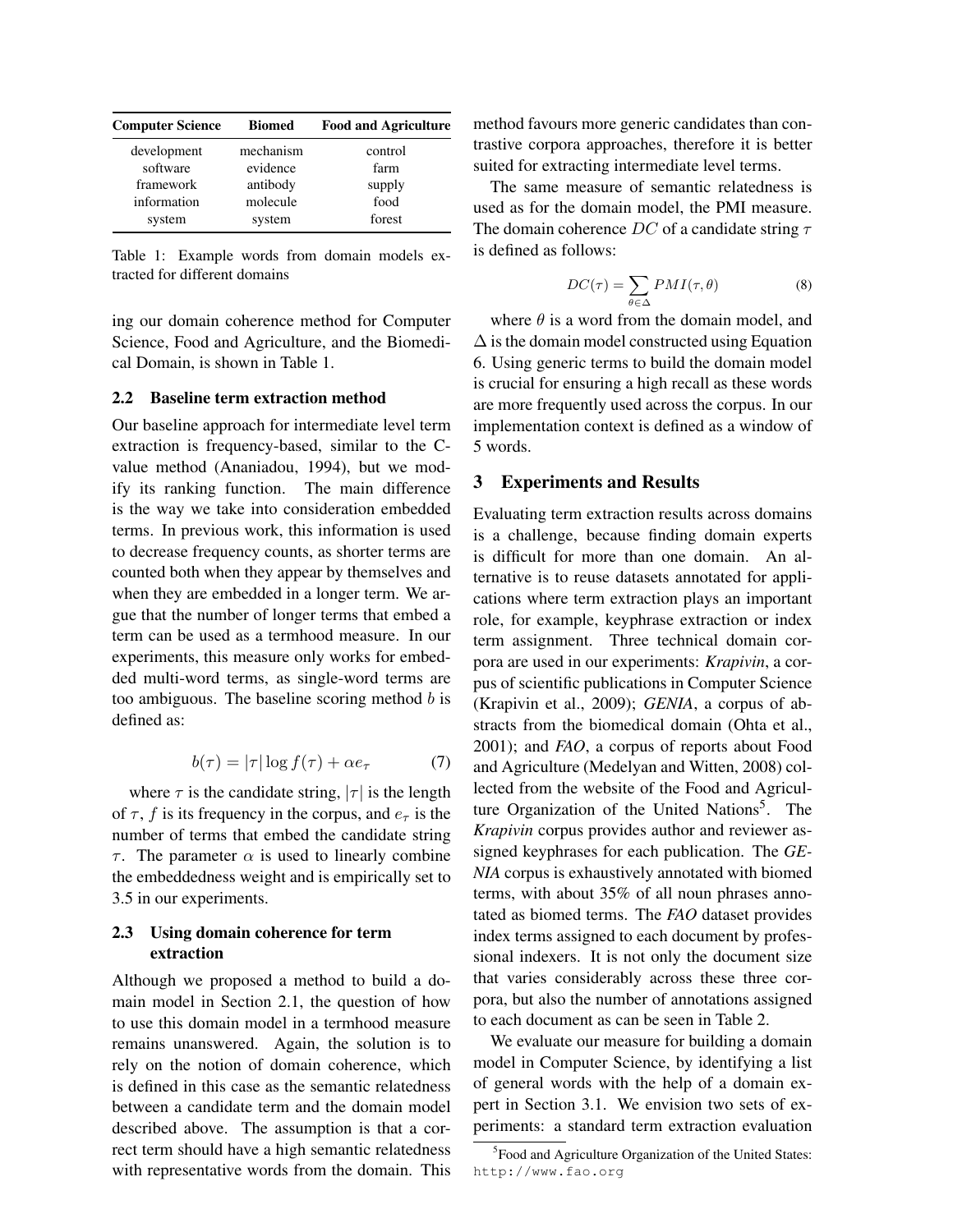| Corpus       | <b>Documents</b> | <b>Tokens</b>    | <b>Avg. Annotations</b> |
|--------------|------------------|------------------|-------------------------|
| Krapivin     | 2304             | $22 \cdot 10^6$  | 5                       |
| <b>GENIA</b> | 1999             | $0.5 \cdot 10^6$ | 37                      |
| FAO          | 780              | $28 \cdot 10^6$  | 8                       |

Table 2: Corpora statistics

where the top ranked terms are evaluated against the list of unique annotations provided in the evaluation datasets (Section 3.2.1), and a second set of experiments where each term extraction approach is used to assign candidates to documents in combination with a document relevance measure in Section 3.2.2.

# 3.1 Intrinsic evaluation of a domain model

A domain expert was asked to investigate nouns used in the ACM Computing Classification System<sup>6</sup> . The expert was provided with the list of nouns and their frequency in the taxonomy and was required to identify nouns that refer to generic concepts. A set of 80 nouns were selected in this manner including *system*, *information*, and *software*. Only one annotator was involved because of the complexity of the task, that implies the analysis and filtering of several hundred words. We estimate the inter-annotator agreement by analysing a subset of the selected words through a survey with 27 participants. A quarter of the selected words are combined with the same number of randomly selected rejected words and the resulting list is sorted alphabetically. The Fleiss kappa statistic for interrater agreement is 0.34, lying in the fair agreement range. 80% of the words from our gold standard domain model were selected by at least half of the participants.

We compare our method  $(DC)$  with two other benchmarks, the contrastive termhood measure used in TermExtractor, and the frequency-based method used by NC-value to select context words  $(NCV weight)$ . Again, context is defined as a window of 5 words. A domain model has many similarities with probabilistic topic modelling, although it provides less structure. We compare our approach with a popular approach to topic modelling, Latent Dirichlet Allocation (LDA) (Blei et al., 2003). We experimented with different numbers of topics but we report only the best results



Figure 1: Methods for extracting a domain model

achieved for 75 topics (LDA75).

The results of this experiment are shown in Figure 1, in terms of F-score. Several conclusions can be drawn from this experiment. First, the methods that analyse the context of top ranked terms (i.e., our domain coherence measure, DC, and the weight used for context words in the NCvalue,  $w_{\text{NCV}}$ ) perform better than the contrastive measure used in TermExtractor, with statistically significant gains. Also, our domain coherence method outperforms the more simple frequencybased weight used in NC-value, although this result is not statistically significant. As expected, the words ranked high by TermExtractor are too specific for a generic domain model. The topic modelling approach identifies several words from the gold standard but much less than our approach and these are evenly distributed across latent topics. These conclusions will be further investigated across two other domains, using gold standard terms annotated for three different applications in Section 3.

### 3.2 Term extraction evaluation results

We implement and compare the baseline method presented in Section 2.2 and the method based on domain coherence described in Section 2.3, against the NC-value and TermExtractor methods, which are used as benchmarks. The same candidate selection method is used for all the evaluated approaches. Candidate terms are selected through syntactic analysis by defining a syntactic pattern for noun phrases. To assure the results are comparable, the same number of context words is used

<sup>6</sup>ACM Computing Classification System: http:// www.acm.org/about/class/1998/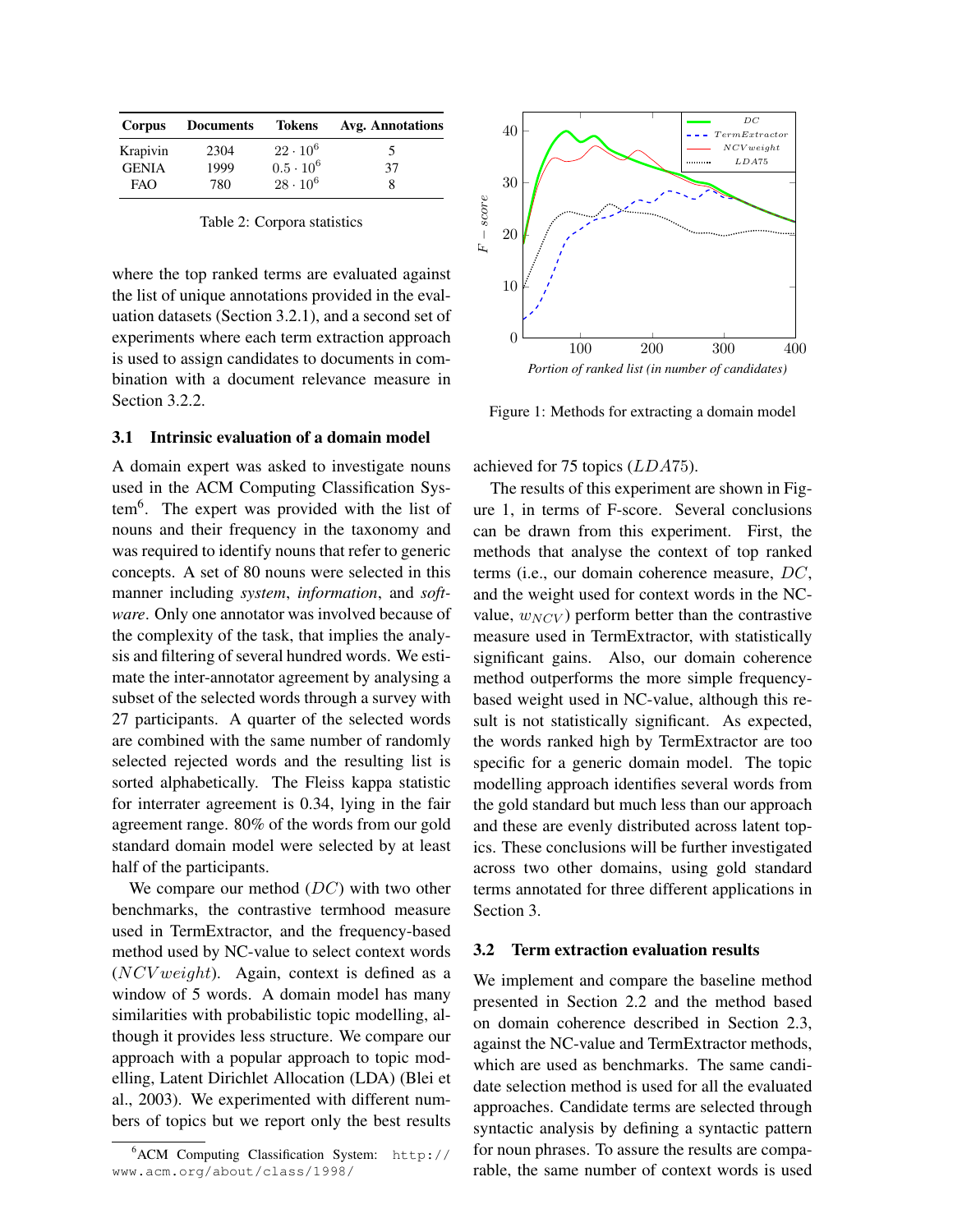

Figure 2: Precision for top 10k terms from the Krapivin corpus



Figure 3: Precision for top 10k terms from the FAO corpus



Figure 4: Precision for top 10k terms from the GENIA corpus

in our implementation of the NC-value approach as the size of the domain model. Two general purpose corpora, the Open American National Corpus<sup>7</sup> and a corpus of books from Project Gutenberg<sup>8</sup>, are used as contrastive corpora for our implementation of TermExtractor. We considered only the default setting for TermExtractor, assigning equal weights to each measure.

#### 3.2.1 Standard term extraction evaluation

While keyphrases and index terms suit well our purposes, as they are terms of an intermediate level of specificity, meant to summarise or classify documents, many of the terms annotated in GENIA are too specific. We discard the annotated terms that are mentioned in less than 1% of the documents from corpus, based on our distribution assumption. For each of the three datasets, the top ten thousand ranked terms were evaluated. We incrementally analysed portions of the ranked lists computed using the baseline approach (*Baseline*), the baseline approach linearly combined with the domain coherence measure (*Baseline+DC*), and the two benchmarks, *NC-value* and *TermExtractor*. The precision value for a portion of the list is scaled against the overall number of candidates considered. First, we observe that all methods perform better on the GENIA (Figure 4) and the Krapivin corpus (Figure 2), with the best methods achieving a maximum precision close to 60% at the top of the ranked list.

The Food and Agriculture use case is more challenging, as the best method achieves a precision of less than 20%, as can be seen in Figure 3. Also, the contrastive corpora measure employed in TermExtractor yields considerably worse results on all three domains, because the extracted terms are too specific. The baseline method, that rewards embedded terms, outperforms the NC-value method on the Computer Science domain, and in the biomedical domain, but it performs slightly worse on the Agriculture domain. The combination of our baseline method with the domain coherence measure (referred to as *Baseline + DC* in the legend) yields the most stable behaviour, outperforming all other measures across the three domains, considerably so in the biomedical domain (Figure 4) and at the top of the ranked list in Computer Science (Figure 2). In Computer Science, domain coherence significantly outperforms the best performing state-of-the-art method, NC-value (Figure 2). In Biomedicine, the improvement is statistically significant, with a gain of 106% at top 20% of the list (Figure 4).

#### 3.2.2 Application-based evaluation

An important reason for developing termhood measures is that they are needed in specific applications, for example keyphrase extraction and index term extraction. Typically, a termhood measure is combined with different measures of document relevance in such applications, as the candidates are assigned at the document level. We make use of the standard information retrieval measure *TF-IDF* in combination with the considered term extraction scoring functions to assign terms to documents. The best results are obtained by using domain coherence as a post-processing step. In this experiment, the *PostRankDC* approach was computed by re-ranking the top 30 candidates selected using our baseline approach described in

<sup>7</sup>Open American National Corpus: http://www. americannationalcorpus.org/OANC/

<sup>8</sup> Project Gutenberg: http://www.gutenberg. org/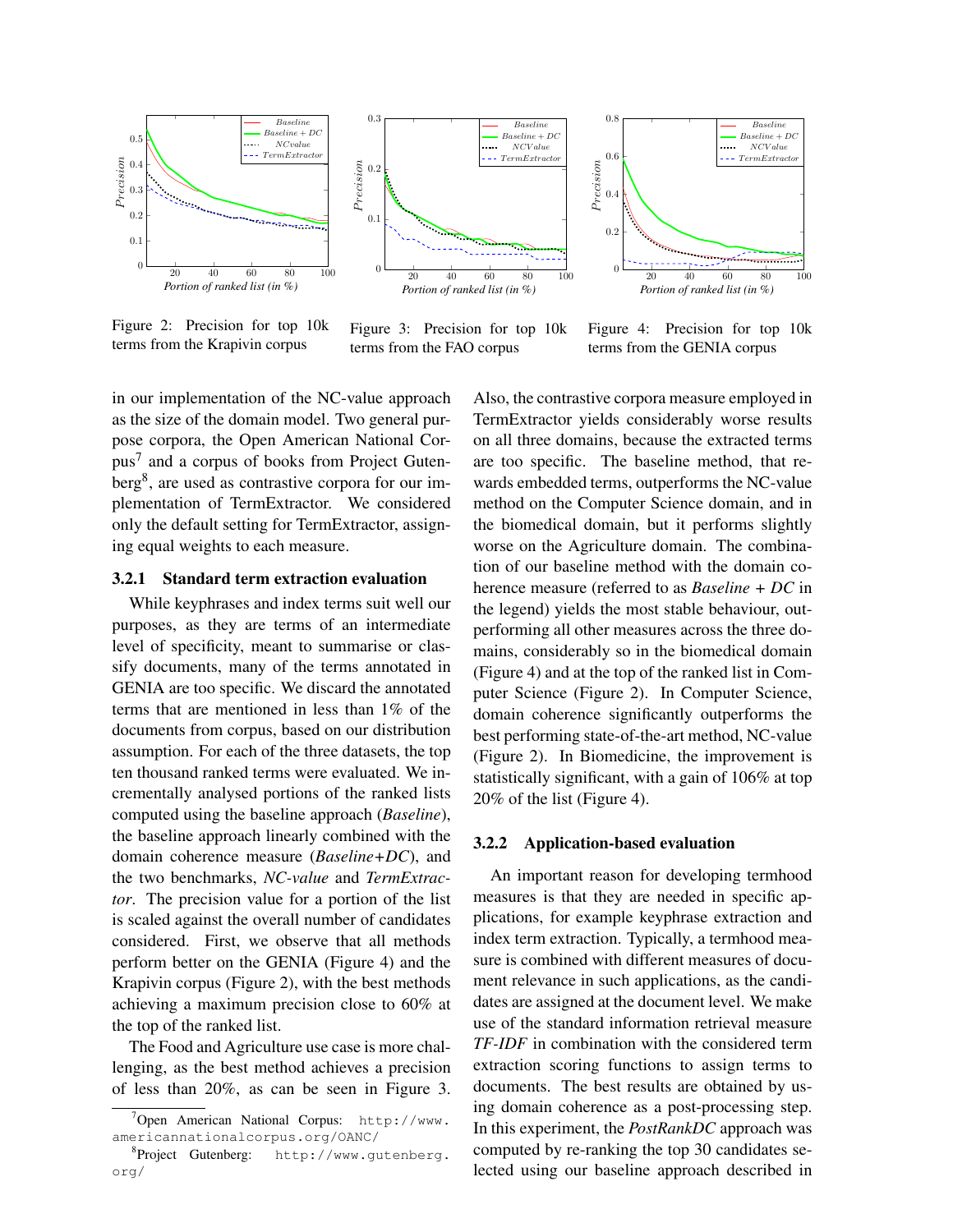| Top             | F@5   | F@10  | F@15  | F@20  |
|-----------------|-------|-------|-------|-------|
| <b>Baseline</b> | 12.24 | 12.81 | 12.14 | 11.32 |
| PostRankDC      | 13.42 | 14.55 | 13.72 | 12.51 |
| NC-value        | 6.77  | 7.32  | 7.18  | 6.75  |
| TermExtractor   | 1.41  | 1.77  | 1.95  | 1.97  |

Table 3: Keyphrase extraction evaluation on the Krapivin corpus

Equation 7, based on their domain coherence.

The application-based evaluation proposed in this work allows us to evaluate both precision and recall, and consequently F-score can be used as an evaluation metric. The results for keyphrase extraction in Computer Science are presented in Table 3, while the results for index term extraction in the Agriculture domain are shown in Table 4. The results for document level term extraction from the Biomed corpus appear in Table 5. All three methods yield a higher performance on the GENIA corpus. The results on the Agriculture corpus are again the lowest, because a larger number of candidates has to be analysed.

Our Baseline method outperforms the NCvalue approach on the Krapivin corpus and on the GENIA corpus, but not on the FAO corpus. We can observe that the domain coherence approach  $(PostRankDC)$  improves over our baseline approach (Baseline) on all three domains. The improvement is statistically significant compared to the best state-of-the-art method in Computer Science, NC-value. NC-value outperforms TermExtractor in Computer Science and Agriculture, but TermExtractor performs better in Biomedicine. Although both NC-value and TermExtractor make use of domain-independent features for ranking, their performance varies across domains and applications. At the same time, combining our domain coherence approach (*PostRankDC*) with our baseline method in a post-ranking step displays a more stable behaviour, achieving the best performance on the Computer Science domain (Krapivin) and similar results with the results of the best method in Biomedicine (GENIA) and Agriculture (FAO).

## 4 Conclusions

In this study, we proposed an approach to identify intermediate level terms through domain modelling and a novel domain coherence measure, ar-

| Top             | F@5  | F@10 | F@15 | F@20 |
|-----------------|------|------|------|------|
| <b>Baseline</b> | 3.17 | 3.76 | 4.03 | 4.20 |
| PostRankDC      | 5    | 5.8  | 5.62 | 5.29 |
| NC-value        | 4.65 | 5.88 | 6.09 | 5.94 |
| TermExtractor   | 02   | 0.31 | 0.34 | 0.35 |

Table 4: Index term evaluation on the FAO corpus

| Top             | F@5   | F@10  | F@15  | F@20  |
|-----------------|-------|-------|-------|-------|
| <b>Baseline</b> | 9.67  | 15.71 | 20.17 | 23.19 |
| PostRankDC      | 11.36 | 17.63 | 21.52 | 23.55 |
| NC-value        | 7.79  | 11.97 | 14.01 | 14.6  |
| TermExtractor   | 10.77 | 17.75 | 22.14 | 24.63 |

Table 5: Term extraction at the document level on the GENIA corpus

guing that approaches that make use of contrastive corpora are only suitable for updating existing terminology resources with more specific terms and not for summarisation or classification tasks. The contributions described in this work are three-fold:

- i) A method for extracting top level terms from a domain corpus
- ii) A novel domain coherence metric based on semantic relatedness with a domain model
- iii) A novel application-based evaluation for term extraction systems

Experiments discussed in this paper show that term extraction performance depends on the domain, although systems make use of domainindependent features. Our domain coherence approach based on a domain model performs well across domains, while the performance of the NC-value and TermExtractor benchmarks is more domain-dependent. The results lead to the conclusion that using a domain model is more appropriate than using statistical approaches based on contrastive corpora, for extracting intermediate level terms. Future work will include an unsupervised learning-to-rank approach for term extraction, that will allow a more principled integration of domain coherence measures with standard term extraction features. The method proposed here can be used as a specificity measure, and we currently investigate this in the context of constructing generalisation hierarchies of concepts.

# Acknowledgments

This work has been funded in part by the European Union under Grant No. 258191 for the PROMISE